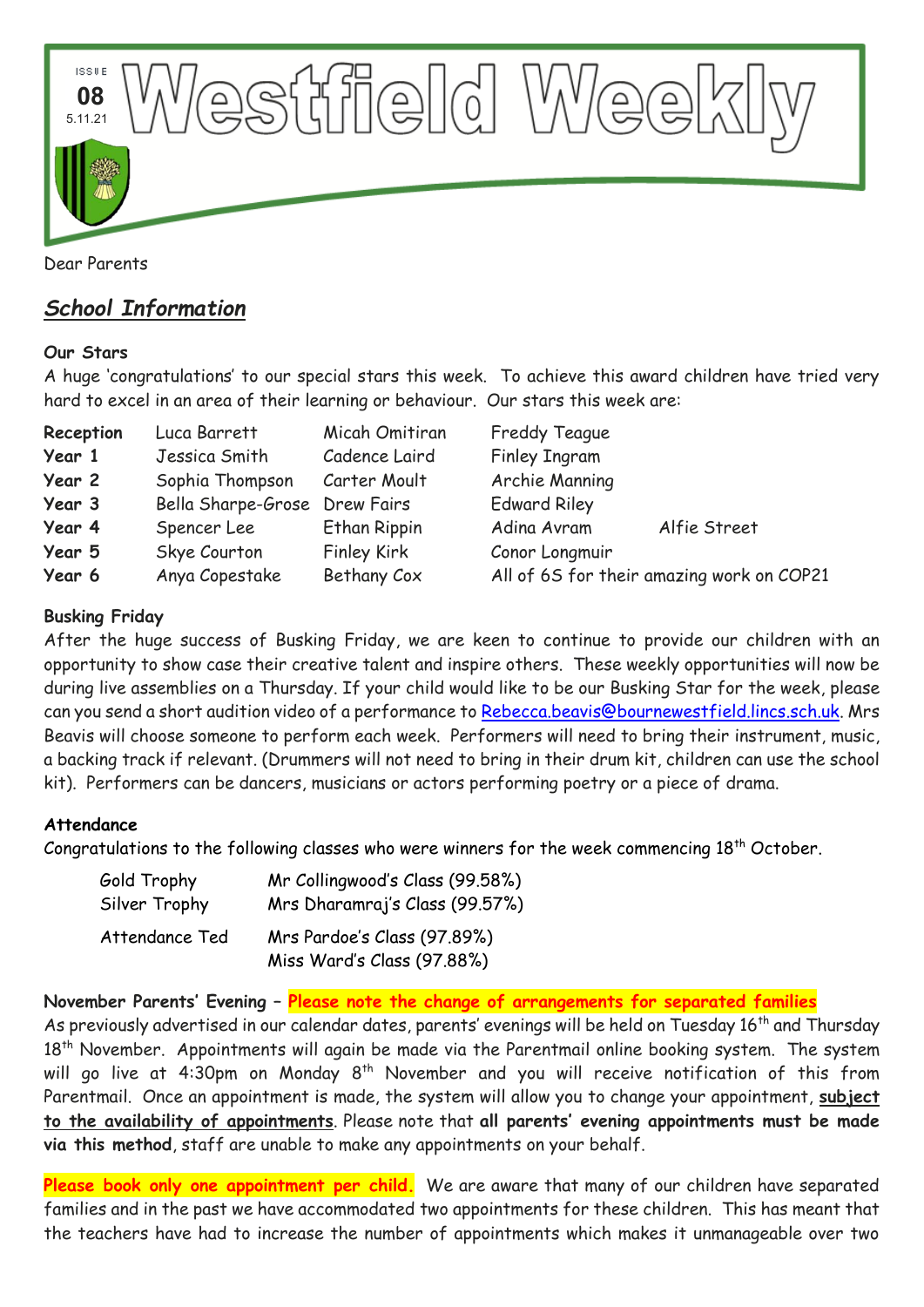nights and they are having to repeat the same information twice. Sharing the information once ensures a clear and consistent message to both parents. Therefore, we would ask that you attend one appointment together or agree to share the information given after the appointment. In some extreme cases (where court orders/proceedings are in place) we understand that this may not be possible and we would ask that you call the school office if this is the case.

Parents will be allocated one 10-minute appointment for each child. If your child is on the SEND register, the system has been set up to allow you to book a 20-minute appointment in line with our school policy. If you would like an appointment to meet with Mrs Humphreys (SENDCo), in addition to your meeting with your child's class teacher, please contact Mrs Warke via the office.

### **Parent Questionnaire – Summer 2021**

You may remember completing our parent questionnaire in the summer term. We were delighted by the number of parents who took the time to respond to the questionnaire. Additionally, we were 'blown away' by the lovely comments that were added by parents. Please see link to the summary document - Parent [Questionnaire Summary -](https://www.bournewestfield.lincs.sch.uk/assets/ckfinder_library/files/Parent%20Questionnaire%20Summary%20-%20Nov%202021.pdf) Nov 2021

## **Admissions Policy 2023-2024 – Consultation**

We are currently consulting on changes to our school admissions policy. The changes relate to changes to staff criteria across Keystone Academy Trust and some administrative amendments to clarify existing processes. Please follow the link to the consultation and the proposed 2023-2024 Admissions Policy - [Admissions Policy Consultation 2023-2024.](https://www.bournewestfield.lincs.sch.uk/page/20/admission-procedure) The consultation closes on 14<sup>th</sup> December 2021.

#### **Squid Games**

Squid Games is just one of many 'games' that are not suitable for younger children to view. The Squid games TV series has an age recommendation of 15+ years. The Roblox app has numerous games including Squid Games and the rating for this app is 12 years. Due to the age recommendation, none of the children at school should be accessing this. Please follow the link where you may find some useful resources to support your child online - [Helping Parents Keep Their Children Safe Online.](https://gbr01.safelinks.protection.outlook.com/?url=https%3A%2F%2Fwww.internetmatters.org%2F%3Futm_source%3DTwitter%26utm_medium%3Dsocial%26utm_campaign%3DOrlo%26utm_content%3DOther%2BSafeguarding&data=04%7C01%7CEloise.Malam%40lincolnshire.gov.uk%7C193575e0d3284f40f96108d993089049%7Cb4e05b92f8ce46b59b2499ba5c11e5e9%7C0%7C0%7C637702487261119223%7CUnknown%7CTWFpbGZsb3d8eyJWIjoiMC4wLjAwMDAiLCJQIjoiV2luMzIiLCJBTiI6Ik1haWwiLCJXVCI6Mn0%3D%7C1000&sdata=OwK7Nqy3Odhh65o7DiRZM3LQwbSde%2F5INuVUfTskb8A%3D&reserved=0)

#### **Children in Need – 19th November**

Apologies for the error in the bulletin that listed Children in Need as 12<sup>th</sup> November. Children in Need 2021 takes place on Friday 19<sup>th</sup> November. Further information will follow in next week's bulletin.

#### **Relief Lunchtime Supervisor Vacancies**

If your child has recently started school, you may be looking for a few hours of employment to fill your day. We are currently seeking a lunchtime supervisor. The hours are Monday to Friday during term time  $-1\frac{1}{2}$  hours per day, paid at £9.58ph. If you, or anyone you know is interested, please request an application form from the school office. Please note that all employees are subject to an enhanced DBS check.

#### **Oracy Challenge:**

Thunks (by Ian Gilbert) are tricky questions about everyday things. They get us thinking and talking. Examples include: 'If I borrow a million pounds, am I a millionaire?', 'What sound does Bonfire night make?' and 'What colour is November?'

Choose one of the Thunks listed above or come up with your own. Talk to your partner about your question. Don't forget to ask follow-up questions to encourage your partner to justify or explain their answers.

### **Poppy Appeal**

A reminder that we are once again selling poppies at school in the lead up to Remembrance Day. We would encourage children to bring a small donation (20p minimum) to give to this worthwhile cause. Poppies will be available in all classrooms in the lead up to Remembrance Day.